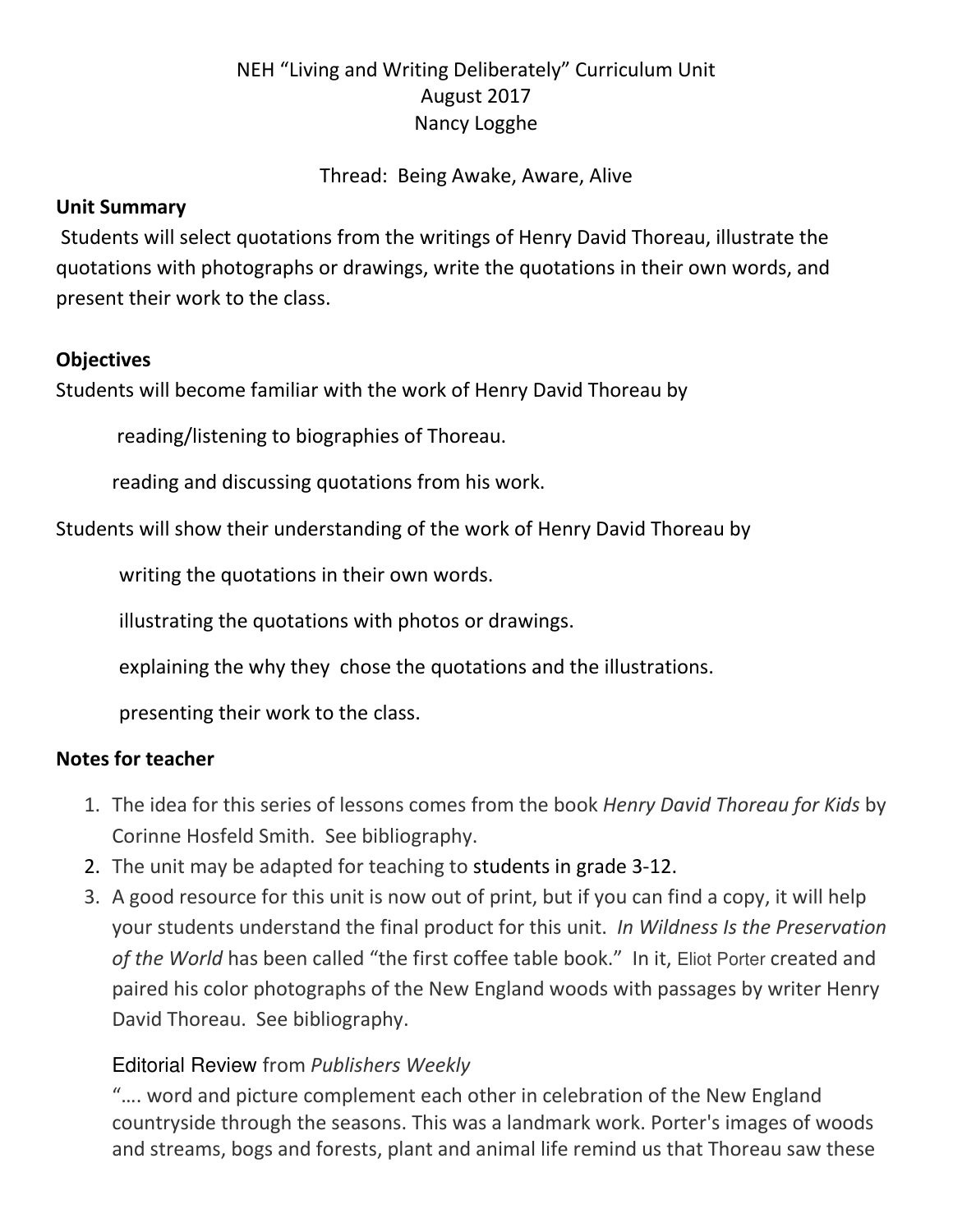things in similar settings more than a century ago. The book is timeless. " Copyright 1988 Reed Business Information, Inc.

- 4. If your students are already familiar with Thoreau, you may want to save time by skipping Lesson 1 and beginning the unit with Lesson 2. Also, some parts of the lessons may be assigned for homework, making this unit shorter.
- 5. Decide on the final product choices and how final products will be presented, depending on time and your students. Create final product handout for students, if needed.

#### Product and Presentation Choices

Books- Each student or group of 3-4 students creates a book of quotations and illustrations. Students' "His Words and My Words" handouts may be included. Allow class time for students to browse the books.

Posters – Each student makes one or more posters, each with a quotation and a photo or illustration. Posters are displayed in a Gallery Walk. "His Words and My Words" handouts may be included.

Slide Shows-Each student or group of 3-4 students creates a slide show with their quotations and illustrations. Slide shows are presented to the class with students narrating using their "His Words and My Words" handouts.

6. Decide how you will evaluate the final products so you can tell your students your expectations. Create grading rubric, if needed.

#### **Materials**

Biographies of Henry David Thoreau See bibliography for suggestions.

Books and posters showing Thoreau's quotations illustrated with drawings or photograph See bibliography for suggestions.

Notebooks for students to copy quotations

Devices for students to take photographs, one per student or one for each pair of students and/or art supplies for students to create illustrations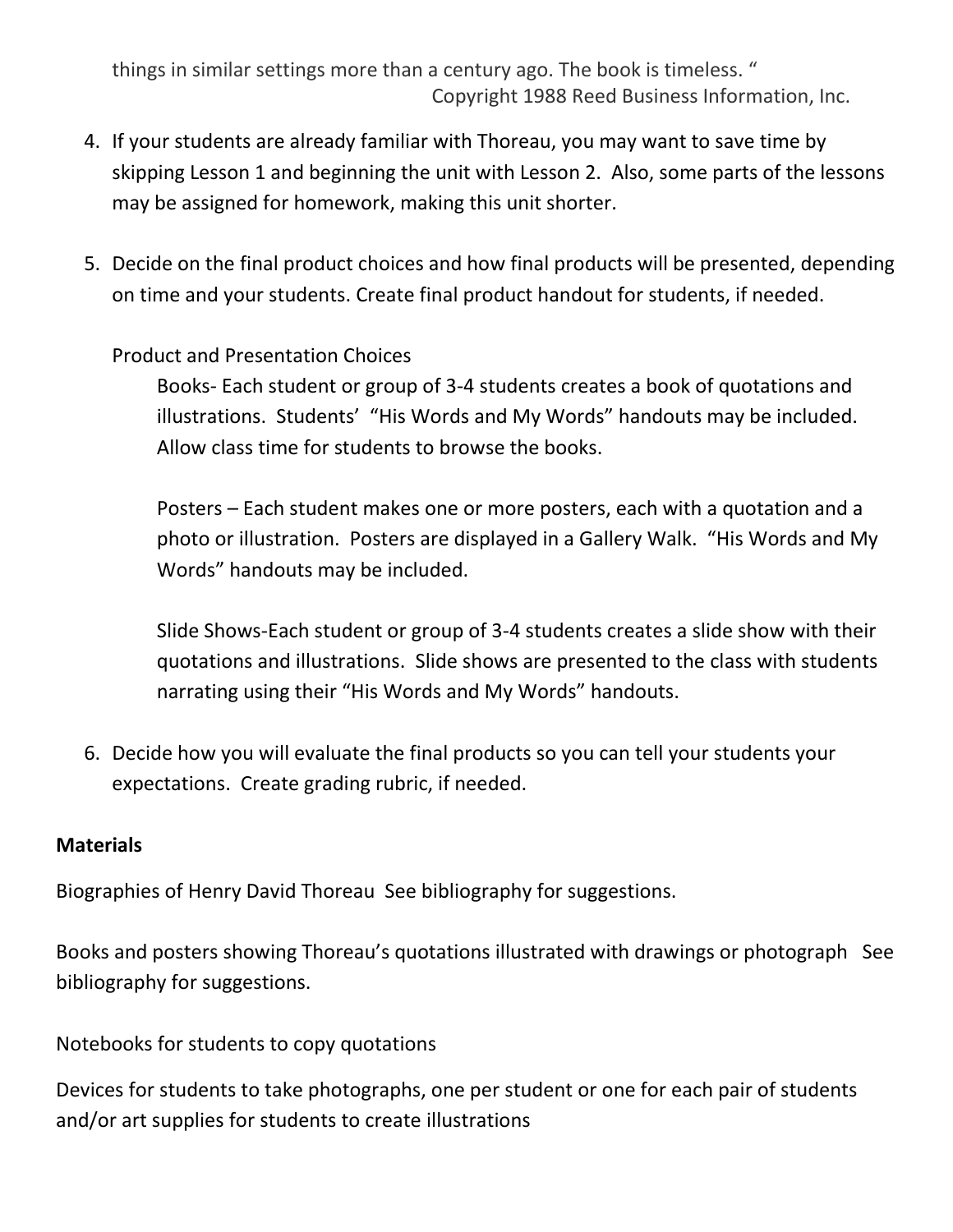A selection of appropriate quotations from Henry David Thoreau's writings, either in print or accessed online See bibliography for suggestions.

Copies of "3,2,1" handout for students (included) You will use this for a "ticket out the door" to check your students' understanding.

Copies of "His Words and My Words" handout for students (included)

Copies of grading rubric, if needed

Copies of final product directions and expectations, if needed

#### Lessons

Lesson 1 - Guiding Question: Who was Henry David Thoreau?

#### Preparation

- 1. If this is your students' first encounter with Henry David Thoreau, choose a picture book biography to read aloud. Or select and copy a short biographical excerpt for students to read. See bibliography for suggestions.
- 2. Copy "3,2,1" handouts for students.

### Procedure

- 1. Read the biography aloud or ask students to read the excerpt.
- 2. Discuss Thoreau's life and philosophy with students.
- 3. Call students' attention to quotations from Thoreau's writing as they encounter them in the texts.
- 4. Use the "ticket out the door" strategy to check for understanding by asking students to complete "3, 2, 1" handout.

Lesson 2 - Guiding Question: What are Thoreau's most enduring ideas?

### Preparation

- 1. Gather an array of books and/or posters that feature photographs and quotations to help students understand that they will choose one or more quotations to illustrate with photos or drawings.
- 2. Decide how you will help students access quotations. If students have computer access, "The Walden Woods Project" has an extensive list of quotes, grouped by subject. See bibliography. Or provide copies of a variety of Thoreau quotations.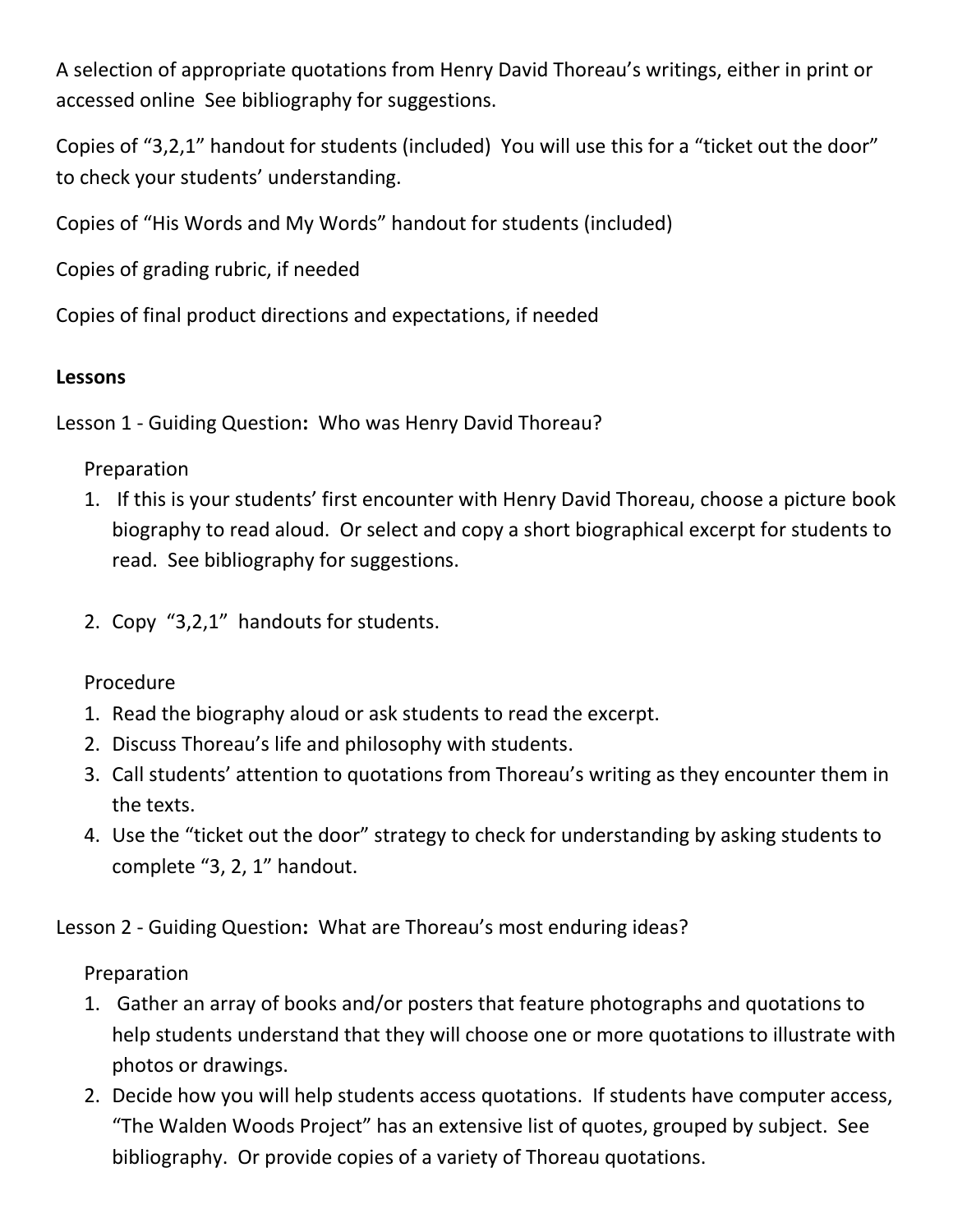3. Check students' "3,2,1" handouts and plan for any necessary re-teaching.

#### Procedure

- 1. Reteach, as needed, based on "3,2,1" handouts.
- 2. Students browse books and posters.
- 3. Discuss how the words and illustrations work together to create meaning.
- 4. Students choose quotations that they like and copy them into their notebooks.

Lesson 3 - Guiding Question: What do Thoreau's words mean to you?

### Preparation

- 1. Copy "His Words and My Words" handout for students.
- 2. Copy product directions and expectations, if needed.
- 3. Copy grading rubric, if needed.

### Procedure

- 1. Explain final product expectations. Distribute directions and rubric handouts if needed.
- 2. Provide time for students to browse the quotations in their notebooks.
- 3. Provide time for students to go outdoors or travel throughout the school to take photographs. Can also be assigned as homework.
- 4. Alternatively, provide time for students to make drawings.
- 5. Students complete "His Words and My Words" handout. Can also be assigned as homework.

Lesson 4 - Guiding Question: Why are Thoreau's words important to us today?

### Procedure

1. Students present final products.

### Formative Assessment

"3,2,1" – Ticket out the Door handout

### Summative Assessment

Final Product and "His Words and My Words" handout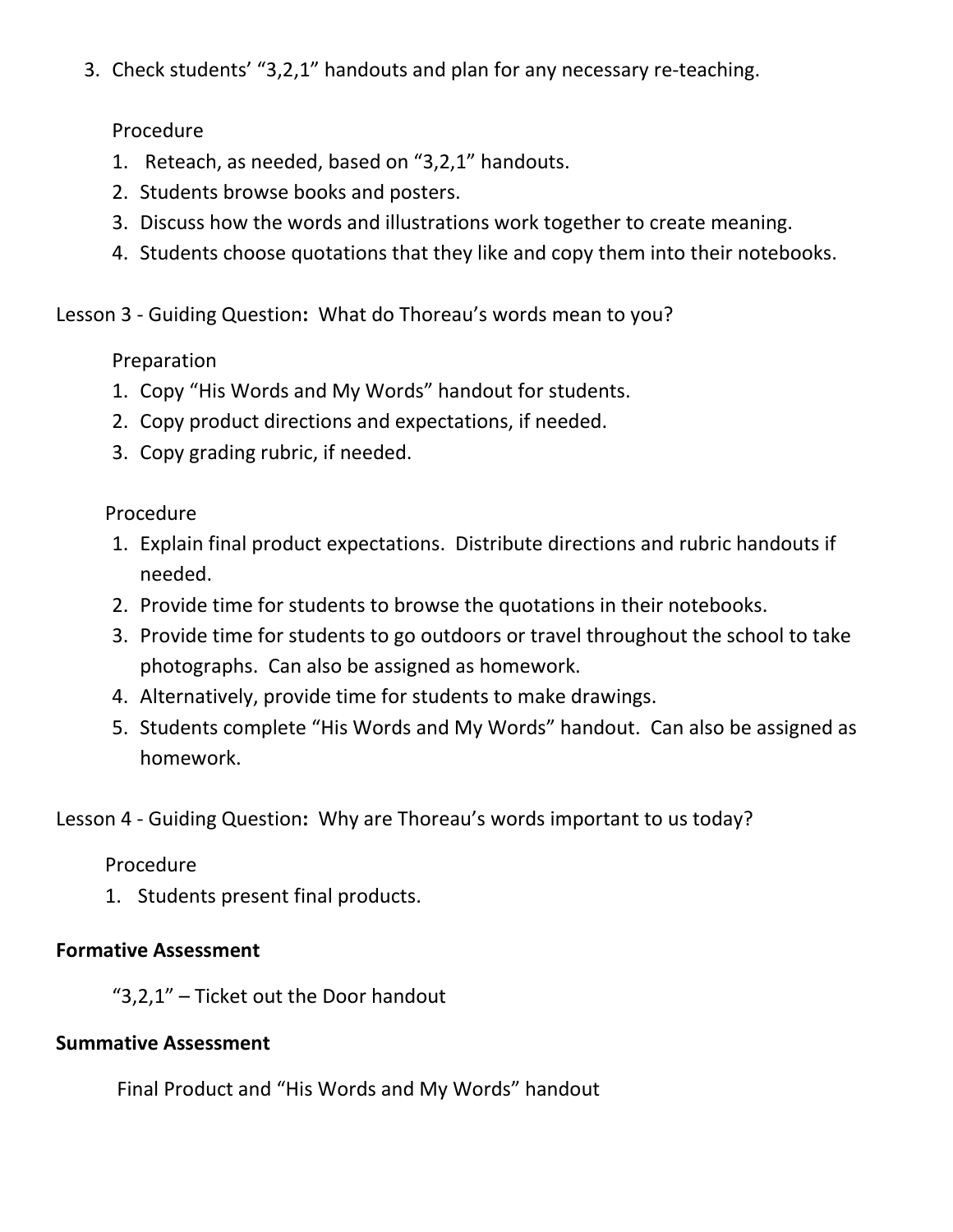### Bibliography

### Thoreau Biographies

 Burleigh, Robert. If You Spent a Day with Thoreau at Walden Pond. New York: Henry Holt, 2012.

Imagines what it would have been like to spend a day with Henry David Thoreau at his secluded cabin by Walden Pond, where he recorded his reflections on the natural world. For younger students.

### Johnson, D. B. Henry Hikes to Fitchburg. Boston: Houghton Mifflin, 2006.

While his friend works hard to earn the train fare to Fitchburg, young Henry walks the thirty miles through woods and fields, taking the opportunity to enjoy nature. Includes biographical information on Henry David Thoreau. For younger readers.

Locker, Thomas. Walking with Henry: the Life and Works of Henry David Thoreau. Golden, CO: Fulcrum Publishers, 2011.

Introduces philosopher, writer, and environmentalist Henry David Thoreau, using selections from his own writings and an imaginary journey into the wilderness. For grades 4-8

Olson, Steven P. Henry David Thoreau: American Naturalist, Writer, and Transcendentalist. New York: Rosen, 2006.

Presents the life and career of famed American naturalist and author, Henry David Thoreau, and discusses the legacy of his work. For grades 6-12.

Smith, Corinne Hosfeld. Henry David Thoreau for Kids. Chicago: Chicago Review Press, 2016.

Summarizes Thoreau's life and contributions culture. Includes project ideas, timeline, and resources. For grades 4-8.

## Thoreau, Henry David and Peter Fiore. Henry David's House. Watertown, Maine: Charlesbridge, 2007. For grades 4-8.

Introduces Henry David Thoreau's Walden, through excerpts from the original work.

### Thoreau Quotations

Thoreau, Henry David. Thoreau: a Book of Quotations. Mineola, New York: Dover Publications, 2000.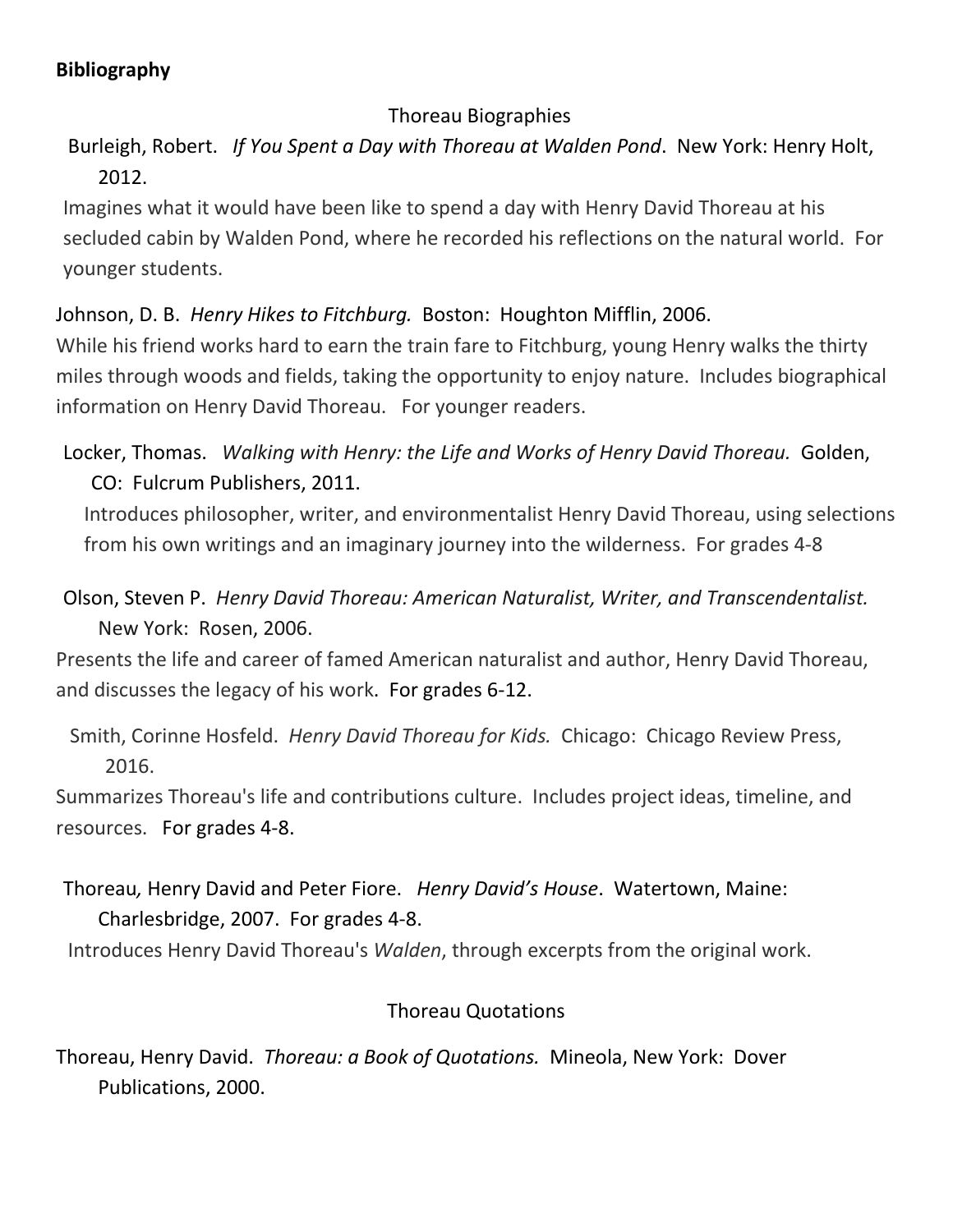The following link to the "The Walden Woods Project" provides an extensive list of Thoreau quotations, grouped by subject.

https://www.walden.org/thoreau/thoreau-quotations/

Books combining Thoreau quotations with photographs or drawings

Gorman, Stephen. Thoreau's New England. Hanover, New Hampshire: University Press of New England, 2007.

Full-color photographs harmonize with selections from the writings of Thoreau.

McCurdy, Michael. Walden Then and Now: An Alphabetical Tour of Henry Thoreau's Pond. Watertown, Maine: Charlesbridge, 2010.

Alphabet book with black-and-white illustrations of animals, plants, seasons paired with quotations from Walden. References to Walden chapters and paragraphs are included.

Thoreau, Henry David. In Wildness Is the Preservation of the World, from Henry David Thoreau. Photographs by Eliot Porter. San Francisco: Sierra Club, 1962.

Color photographs of the New England woods are paired with passages by Henry David Thoreau.

Thoreau, Henry David. Thumbing Through Thoreau: A Book of Quotations by Henry David Thoreau. Edited by Kenny Luck. Illustrated by Jay Luke, Ren Adams. Archbald, PA: Tribute Books, 2010.

Groups Thoreau's quotations into three categories: "Society & Government," "Spirituality & Nature," and "Love," accompanied by original drawings. Includes index and bibliography.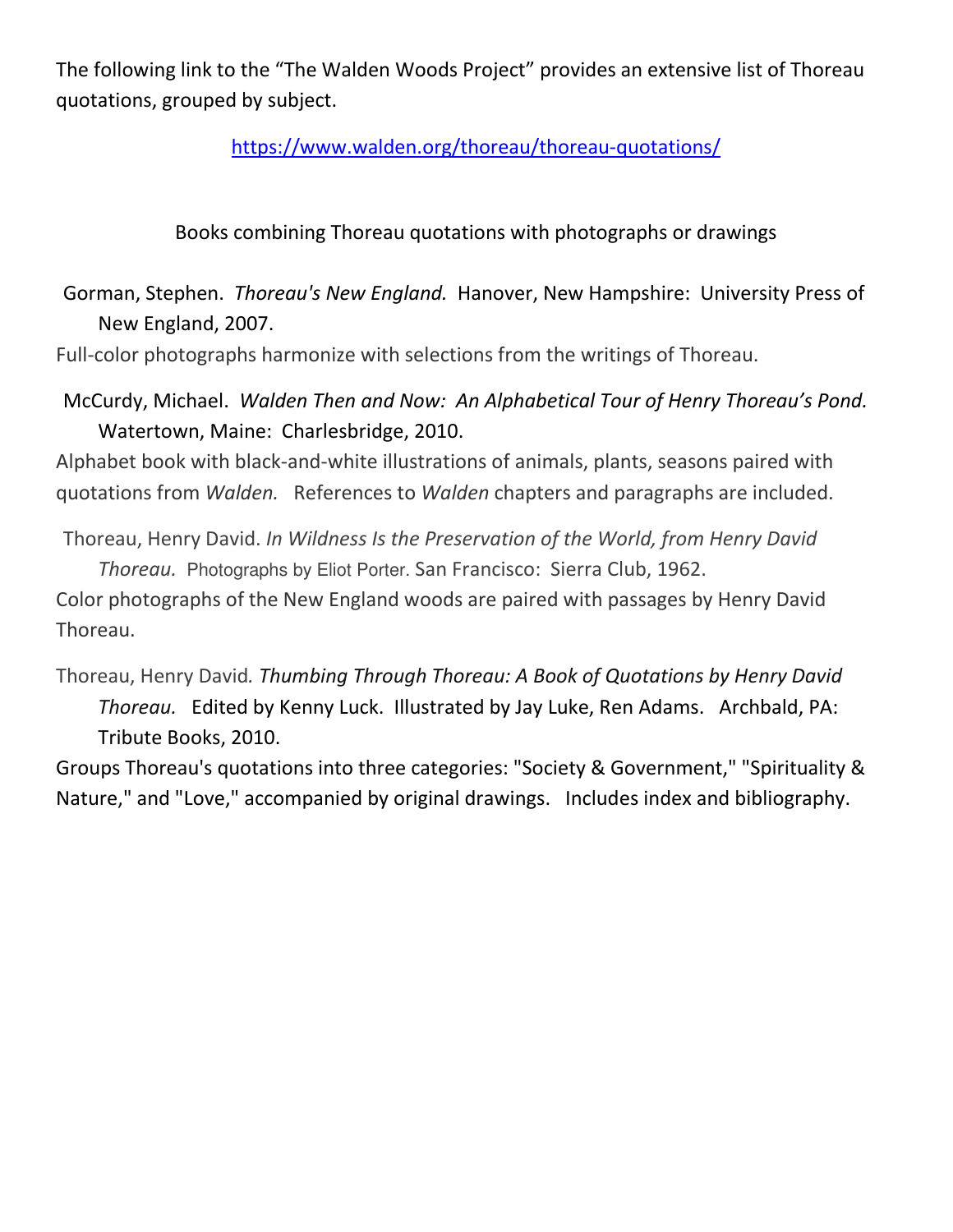

Name \_\_\_\_\_\_\_\_\_\_\_\_\_\_\_\_\_\_\_\_\_\_\_\_\_\_\_\_



| 2 interesting facts |  |  |  |
|---------------------|--|--|--|
|                     |  |  |  |
|                     |  |  |  |
|                     |  |  |  |
|                     |  |  |  |
|                     |  |  |  |
|                     |  |  |  |

| 1 question I still have |  |  |
|-------------------------|--|--|
|                         |  |  |
|                         |  |  |
|                         |  |  |
|                         |  |  |